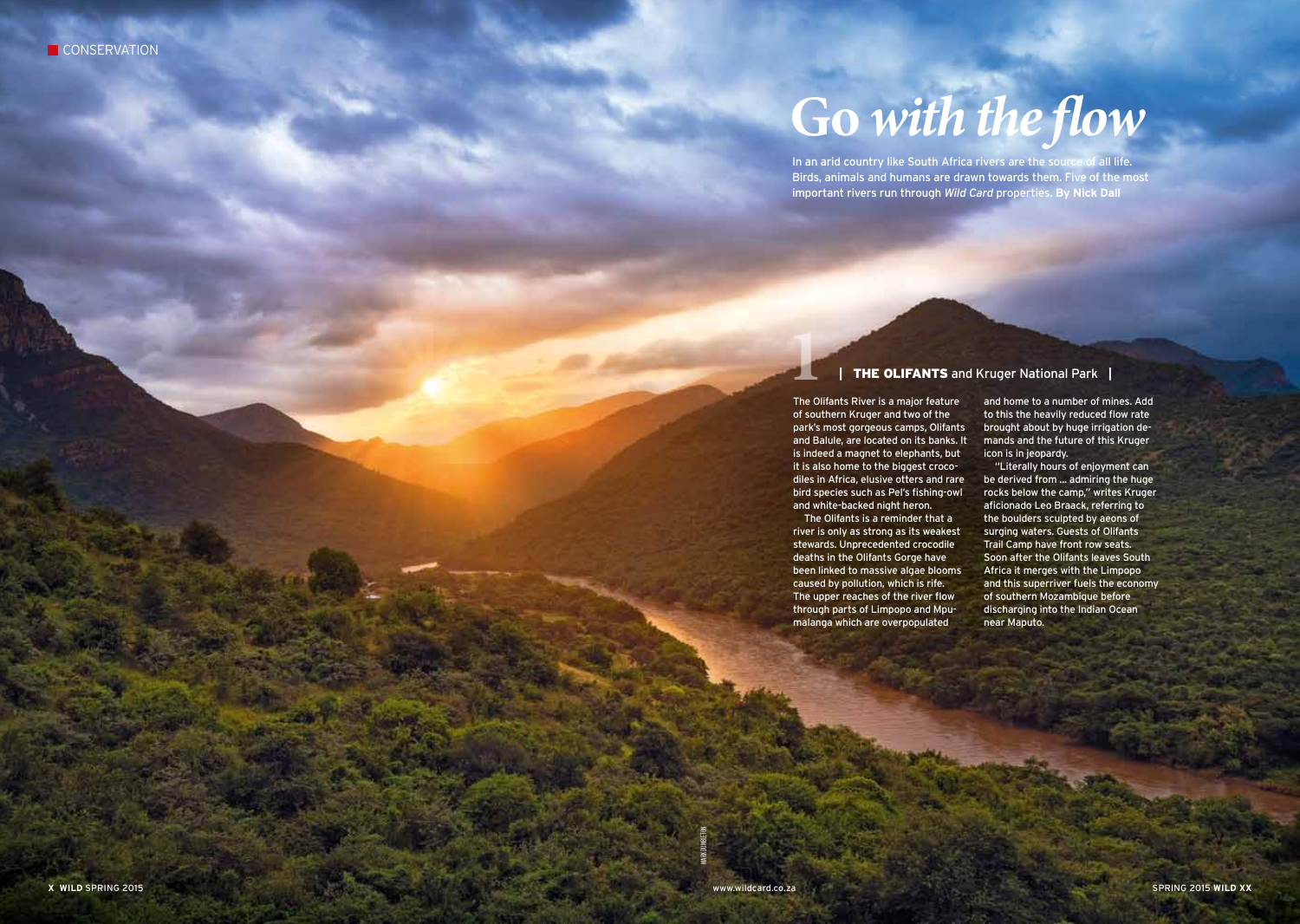Genimus, nescien ditatur Itam quittur itiunt. Ita ut molo iunt. Itam  $\mathbf{q}$  ,  $\mathbf{q}$ 

**2**

**|** The Limpopo and Mapungubwe National Park **|** 

**3**

Between 900 and 1300AD the Limpopo was the backdrop for the rise and fall of Southern Africa's first kingdom. The location of the capital of Mapungubwe at the confluence of two major rivers, the Limpopo and the Shashe, was for agricultural reasons as much as for commercial gain. It placed the kingdom at a crossroads which enabled extensive trade with

Arab merchants based in East Africa. The Mapungubwe culture flourished for over a thousand years and more than 200 archaeological sites have been discovered, the most magnificent of which is at Mapungubwe Hill. To celebrate our past, a national park has been created which places wildlife conservation on a par with the preservation of

our cultural heritage.

Kipling immortalised the "great grey-green, greasy Limpopo River, all set about with fever-trees," but there's more to this exotic corner of South Africa than alliteration. While you seek out big game, allow the river to take you back to one of the most important chapters in sub-Saharan history.

The Limpopo was the backdrop for Southern Africa's first kingdom.<br>
Saniep is one of the world's archehardly conceive of water any more, SANParks.

JOHANNES VAN NIEKERK

**|** The Orange and |Ai-|Ais / Richtersveld Transfrontier Park **|** 

Born in the highlands of Lesotho, South Africa's largest river rushes westwards relentlessly, providing not only sustenance, but also electricity and diamonds. By the time it reaches the Richtersveld the contrast between the soothing water and the baking sun, between the wafer-thin strip of emerald and the desert beyond, could not be more marked. Like the Nile, the Orange or

Gariep is one of the world's arche-

typal desert rivers. Time stands still, and the river flows steadfastly towards the icy Atlantic as the lizards, tortoises and halfmens look on unperturbed. No-one describes it better than

William Dicey in Borderline: "A metre off the water you are already in the desert. A few steps further and the onslaught of rock and hammering sun so overwhelms you, you can hardly conceive of water any more,

you begin to doubt the Orange's ability to wet you."

This harsh landscape has been home to humans for millennia. Archaeological records show that hunter gatherers moved through the area over 4 000 years ago, while the Nama people have been continuous occupants for more than a thousand years and today jointly manage the Richtersveld Transfrontier Park with

Read more: Mapungubwe's supertrees pXX and archeological treasures pXX.